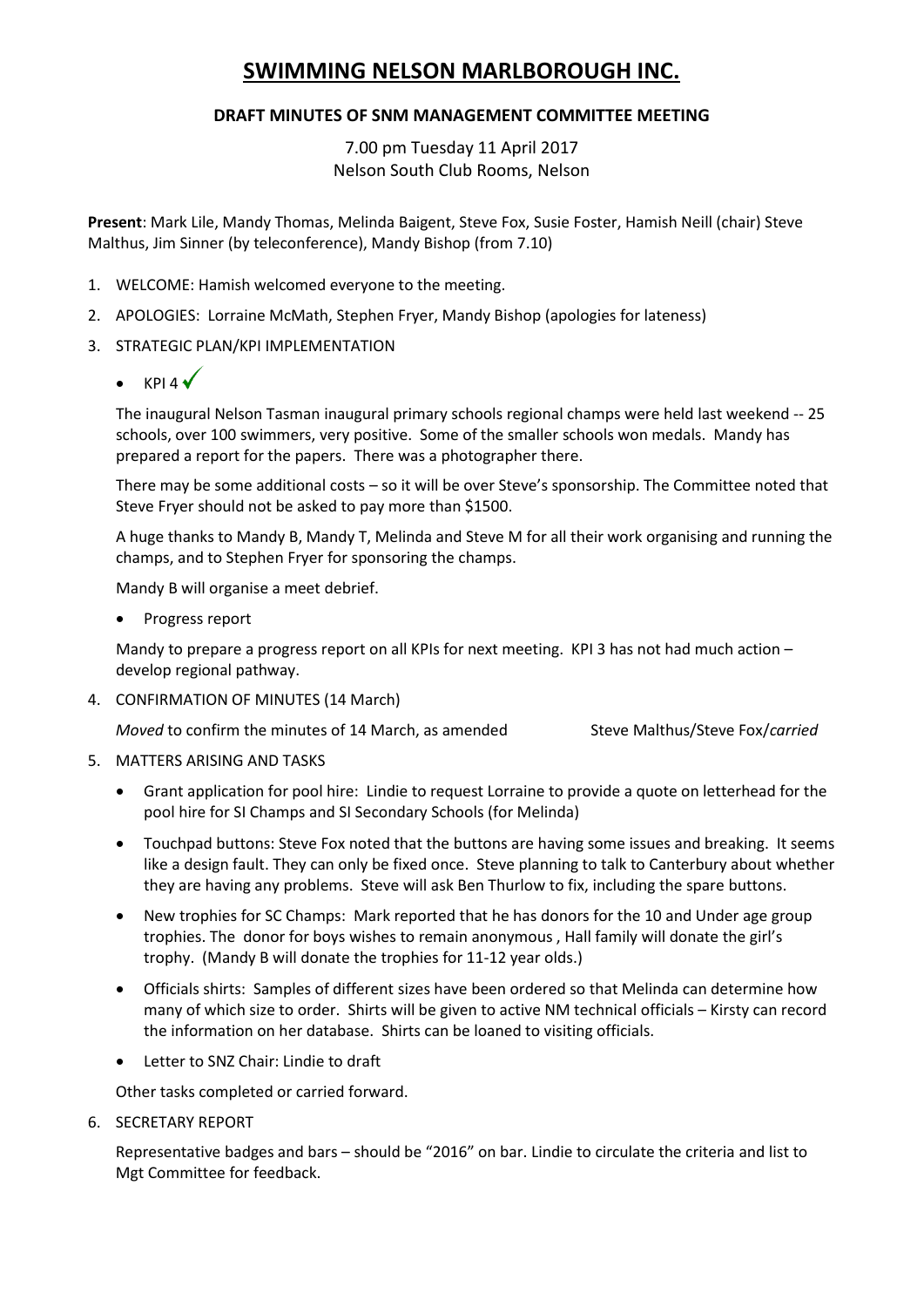*Moved* that we recommend to the Board that the AGM be held in Nelson on Sunday 6 August, subject to any feedback from clubs Jim/Hamish/*carried*

Steve M will find out if Richmond Hall is available.

7. CLUB UPDATES

None.

- 8. TREASURER REPORT
	- **•** Invoices

Susie circulated the Bank reconciliation for 11 April.

*Moved* that the following invoices be paid:

| NZ Post            | \$175.00 | Postage                         |
|--------------------|----------|---------------------------------|
| Swimming Otago     | 210.00   | Relays at SICT                  |
| Susie Foster       |          | 137.37 Catering for SNM LC meet |
| Medals & Engraving | 1328.25  | <b>SNM SC Champs</b>            |
| Swimming NZ        | 309.50   | Registrations                   |

Susie/Mark/*carried*

Liability insurance

Susie has done an apportionment based on last year's formula with Kaikoura's share to be paid by SNM. It is less than last year because that invoice was for 15 months. The formula is as follows: full shares are paid by SNM, Blenheim, Nelson South, Tasman and Waimea; half shares by Golden Bay, Kaikoura and Motueka; and a quarter share by Murchison. This adds up to 6¾ full shares, or 27 quartershares, so the total invoice is divided by 27 and apportioned accordingly.

Pub Charities accountability form – Susie has phoned them and she will send tomorrow.

*Moved* to accept Treasurer's report Susie/Steve M/*carried* Susie/Steve M/*carried* 

- 9. REGISTRAR REPORT/MEETS MANAGEMENT
	- LC Champs

Jim noted that the LC champs debrief was held on 30 March and was very constructive. Meeting notes are in the secretary report. A number of issues agreed at the debrief need to be approved by the Mgt Committee.

*Moved* that the programme and flier for the SNM LC Champs 2018 include the following:

- 1. Regarding the **programme of events**: (a) adjust so that the 50 Free finals and 100 Free prelims are not consecutive events, and (b) add medley relays (4x50 for 12&U and 4x100 Open). Registrar to consult with coaches on best placement in programme before submitting to Management Committee for approval.
- 2. **Over the top starts** for both prelims and finals.
- 3. Adopt **straight seeding** for all prelims.
- 4. Use **combined finals** only when there are fewer than four swimmers in a final. Ok to have boys and girls finals in the pool at the same time.
- 5. Add **medal presentations to session 5** to reduce length of final prizegiving.
- 6. **Trophy criteria**. Cap entries at 8 events per swimmer rather than 10.
- 7. **Adjustment of starting blocks**. Swimmers can adjust the starting blocks during an event but should do so respectfully and quietly and then retreat behind the timekeepers.

Jim/Hamish/*carried*

The option of single gender or mixed gender prelims was discussed. Agreed to monitor the mixed prelims at the SC meet.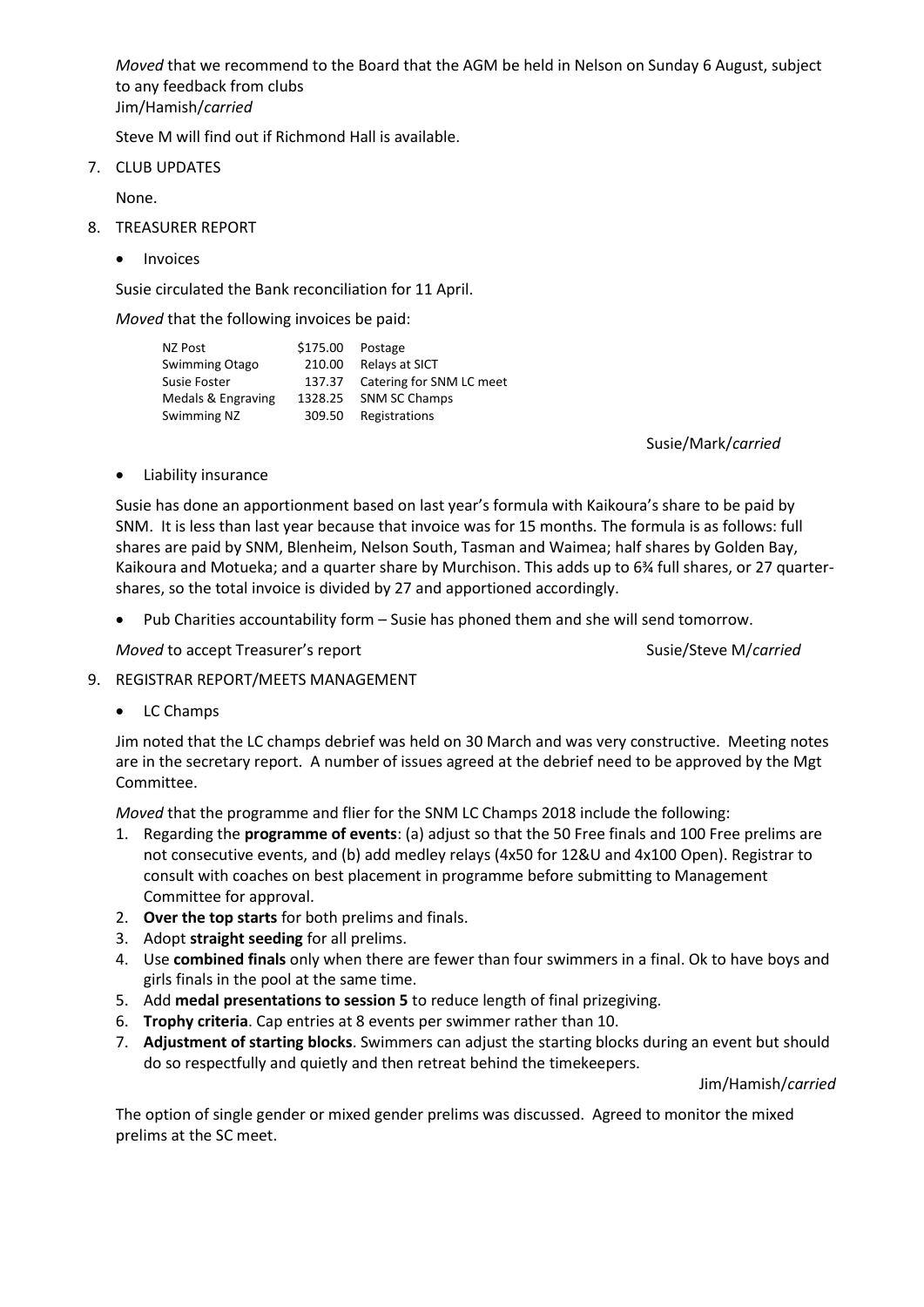Trophy criteria – there was some discussion at the debrief meeting about not including any criteria other than the cap at 8. An option is to set a cap of 8 events, require only an IM for swimmers 11 and over, and retain the existing stroke requirements (3 different strokes) and eligible events for scoring for 10 and unders. The Committee also discussed the option of making all events eligible for scoring for 10 and unders. The Management Committee deferred any further consideration of revising the trophy criteria.

• Swim meet calendar

*Moved* that the date for the SNM SC Champs be confirmed as 28-30 July, and that the Mgmt Cmte convene a meeting of clubs and coaches on 30 April to discuss the SNM Swim Calendar for the period 1 July to 31 December 2017, and extending into 2018 if sufficient dates of key meets are known. Jim/Mark/*carried*

# • SC Champs

The SC flier was amended to align with the recommendations for the LC champs and circulated to clubs and coaches for comment. The changes are:

- o the maximum entries per swimmer reduced to 8
- o straight seeding of prelims
- o Over the top starts
- o new wording about adjustment of starting blocks by swimmers

There were no comments received from coaches, one minor comment from a club seeking clarification of relay rules, and one comment from a Management Committee member about trophy criteria.

The Mgt Committee discussed trophy criteria.

*Moved* to adopt the SC Champs flier as submitted with the following changes:

### Age Group trophies:

Eligibility: swimmers must complete at least an IM, which must be the 200 or 400 IM for 11 and overs age groups

Scoring: Use standard meet points (i.e. not Hytek point system)

and to waive Standing Order 21.8 for this year (requirement to award trophies for best overall boy and girl)

#### Jim/Steve M/*carried*

• Semi-automatic timing gear

Note that it is not functioning and therefore has not been loaned to West Coast clubs. Jim has not been able to contact the company (Take Your Mark) that supplied it, as they seem to have gone out of business or have been taken over by another company.

NM Records

*Moved* to confirm the following NM records

#### **NZ Zonal Meet 14 Feb 2017**

200 Free LC 17 M 1:57.52 Sam McKenzie TASNM

## **Makos Junior Festival 17 Feb 2017**

| 50 Back SC 12 F               | 33.66   | <b>Isabella Thurlow TASNM</b> |  |  |
|-------------------------------|---------|-------------------------------|--|--|
| 100 Back SC 12 F              | 1:14.50 | <b>Isabella Thurlow TASNM</b> |  |  |
| 50 Breast SC 12 F             | 36.29   | Rebecca Loach NLSNM           |  |  |
| 50 Free SC 10 & U M           | 31.66   | William Seymour TASNM         |  |  |
| 50 Back SC 10 & U M           | 37.46   | William Seymour TASNM         |  |  |
| 100 Back SC 10 & U M          | 1:22.00 | William Seymour TASNM         |  |  |
| Tasman LC meet 25-26 Feb 2017 |         |                               |  |  |
| 800 Free LC 13 F              | 9:36.69 | Sierra Thomas TASNM           |  |  |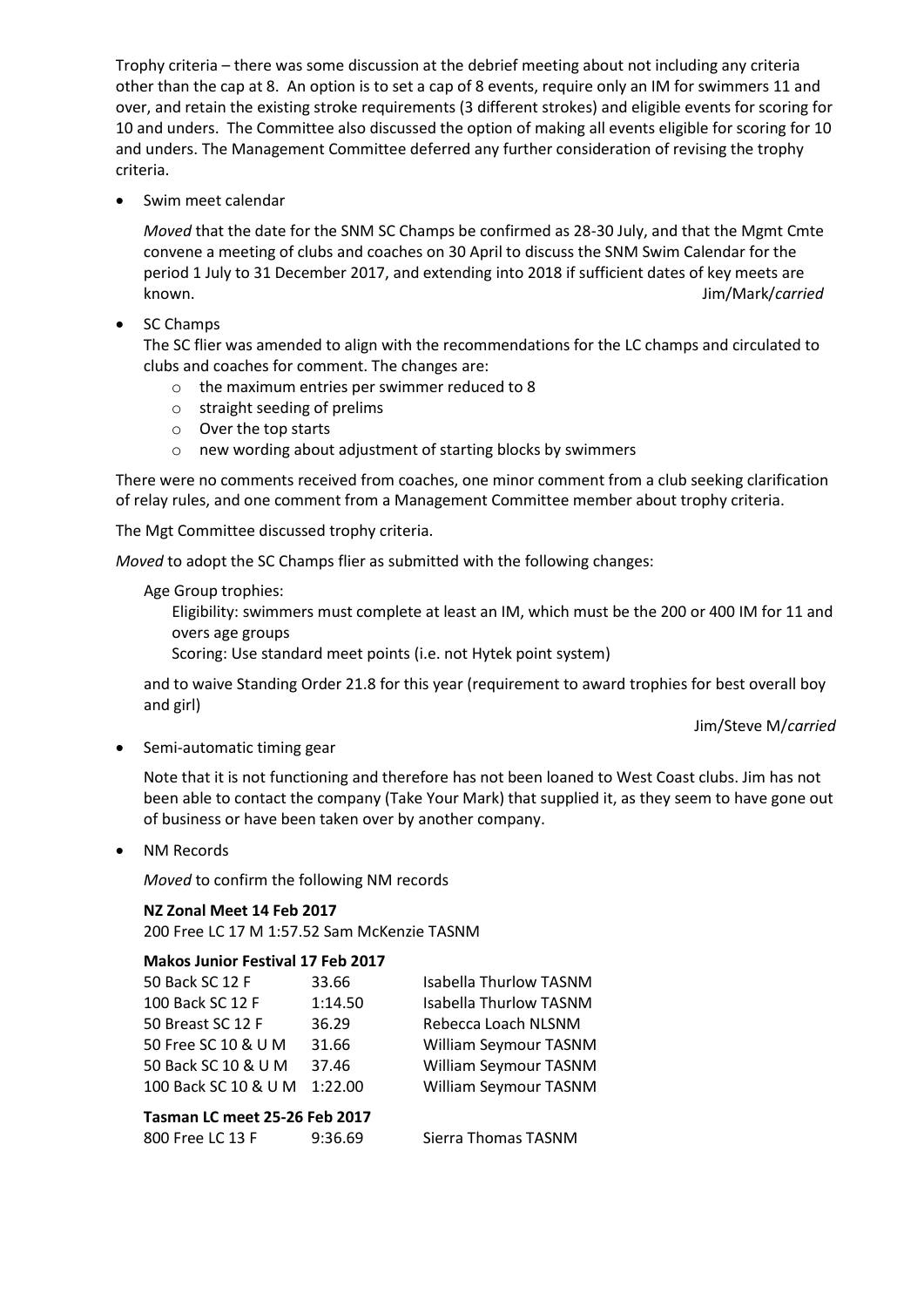| Div 2 Competition 5-8 Mar 2017 |  |
|--------------------------------|--|
|--------------------------------|--|

50 Back SC 12 F 32.85 Isabella Thurlow TASNM

| NZ Age Groups 21-25 Mar 2017  |          |                                |  |  |
|-------------------------------|----------|--------------------------------|--|--|
| 800 Free LC 13 F              | 9:36.26  | Sierra Thomas TASNM            |  |  |
| 100 Back LC 14 F              | 1:11.15  | <b>Bree Anderson TASNM</b>     |  |  |
| 200 Back LC 14 F              | 2:31.67  | <b>Bree Anderson TASNM</b>     |  |  |
| 800 Free LC 17 F              | 9:26.24  | Talya Harwood TASNM            |  |  |
| 50 Back LC 16 M               | 29.70    | <b>Matai McGuinniety NLSNM</b> |  |  |
| 50 Fly LC 16 M                | 25.83    | <b>Matai McGuinniety NLSNM</b> |  |  |
| 200 Fly LC 16 M               | 2:20.48  | Xavier Anderson TASNM          |  |  |
| 50 Free LC 17 M               | 24.21    | Sam McKenzie TASNM             |  |  |
| 100 Free LC 17 M              | 52.28    | Sam McKenzie TASNM             |  |  |
| 200 Free LC 17 M              | 1:56.30  | Sam McKenzie TASNM             |  |  |
| 50 Fly LC 17 M                | 25.71    | Sam McKenzie TASNM             |  |  |
| 100 Fly LC 17 M               | 59.67    | Sam McKenzie TASNM             |  |  |
| 50 Fly LC Open M              | 25.71    | Sam McKenzie TASNM             |  |  |
| TSC April Meet 7-8 April 2017 |          |                                |  |  |
| 800 Free SC 13 F              | 9:27.48  | Sierra Thomas TASNM            |  |  |
| 1500 Free SC 13 F             | 18:20.88 | Piper Riley TASNM              |  |  |
| 100 Back SC 10 & U M          | 1:19.87  | William Seymour TASNM          |  |  |

Jim/Mandy B/*carried*

## 10. PUBLICITY/COMMUNICATION REPORT

Articles done for NAGs, SI C&T, Juniors and Primary School champs.

It was noted that Leah Friend was missed out in recent articles, and requested that we make sure we include her next time.

- 11. FUNDING REPORT
	- Sound system

*Resolved* that the Board apply for funding of \$3800.00 (GST exclusive) from the Lion Foundation toward the cost of a portable PA system, including slave speaker, for use at competitive swimming events in the Nelson Marlborough region. **Melinda/Steve Malthus/carried** 

Pool hire for SI meets

*Resolved* that a request be made to the Mainland Foundation and/or Pub Charity for

- o The amount of \$4000 (GST exclusive)
- o To be used for the purpose of offsetting the cost of pool hire for the 2017 South Island Secondary Schools and South Island Championships swim meets.

Melinda/Susie*/carried*

12. SNZ LIAISON REPORT

No meetings have been held.

13. TECHNICAL

At the long course debrief, Kirsty Rukuwai noted that she would be recommending an amendment to the warm up procedure.

14. COACHING REPORT

No report.